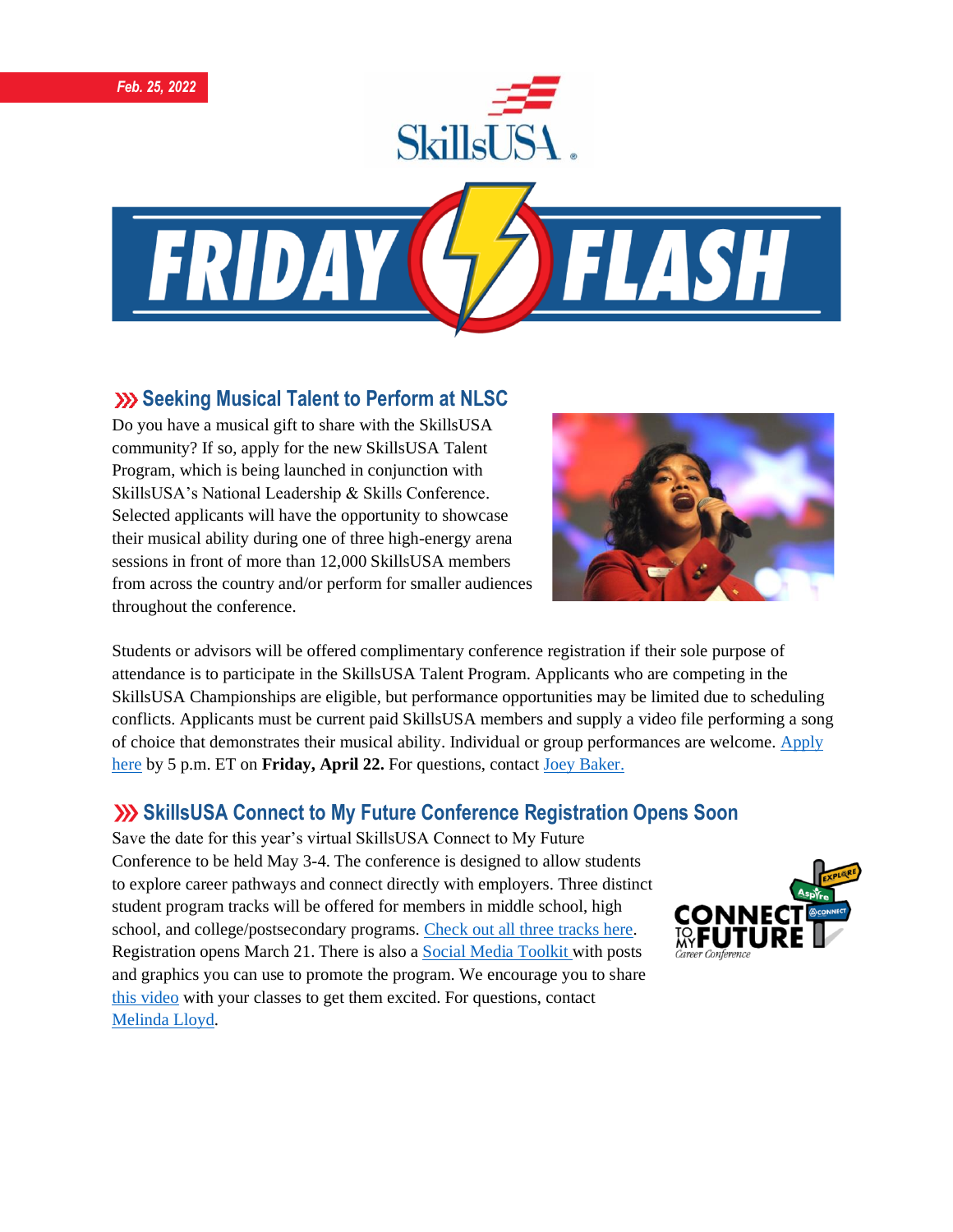#### **XX National Membership Deadline is March 1**

The national SkillsUSA membership deadline is **March 1**. Student members must meet both state and national deadlines to be eligible to participate in national competitions; serve as voting delegates; run for national office; participate in national programming; or apply for scholarships, awards and honors. As a benefit, professional members receive [online access to a host of powerful resources.](https://www.skillsusa.org/accordions/benefits-of-membership/) Learn how to access your professional membership benefits [in this Google doc.](https://docs.google.com/document/d/1d2EvwsmdelNzm-WK7pTGSokJTbWZXcFDOODai32SGzk/edit) If you need assistance, call the SkillsUSA Customer Care Team toll free at 844-875-4557. Phones are open from 8 a.m.-5 p.m. ET Monday, Wednesday and Friday and 11 a.m.-7 p.m. ET Tuesday and Thursday. You can also email the team at [customercare@skillsusa.org.](mailto:customercare@skillsusa.org)

#### **SkillsUSA Store Champion Crewnecks**

Check out the [Champion Essential Crewneck](https://skillsusastore.mybrightsites.com/products/reclaimlongshirt_copy1_copy1) from the SkillsUSA Store. From relaxed days at home to a day full of errands, our essential crewneck will be your new go-to shirt. Champions can show off their pride in SkillsUSA, and the shirt features the 1965 established date. Sleek in style, this crew is made for everyday, easy wear.



#### **SkillsUSA Framework Lesson Plans Available**

SkillsUSA has created ready-to-go lesson plans for professional members to help students learn about the SkillsUSA Framework. They can be accessed by signing into [SkillsUSA Absorb](https://absorb.skillsusa.org/) and clicking on the Framework Integration Toolkit.

• **Lesson Plan #1: SkillsUSA Framework Foundations Lesson Plans** 

The Framework Foundations Lesson Plans are broken into four chapters: The SkillsUSA Framework; Personal Skills; Workplace Skills and Technical Skills. In addition, there is a separate lesson plan for each Essential Element.

• **Lesson Plan #2: Framework Story Lesson Plan and Videos** 

The Framework Story Lesson Plan with 10 Framework Story videos is available. The videos are under five minutes each and provide examples for students writing their own Framework Story.

### **Last Call to Share Your Unique Knowledge During SkillsUSA University**

SkillsUSA is still seeking presenters for the 2022 SkillsUSA University. Are you an expert in your career cluster? Do you have a skill you would like to share with teachers and students attending the 2022 National Leadership & Skills Conference in Atlanta? Sessions will take place on June 21, 22 and 23. [Submit the request for presentation proposal here by](https://docs.google.com/forms/d/e/1FAIpQLSdAZNVdpwIoexVeA84Wenhjh0g0_3Km2r7RtNXo6B02Btl1DQ/viewform) **Feb. 27**. For questions, contac[t Karolina Belen.](mailto:kbelen@skillsusa.org)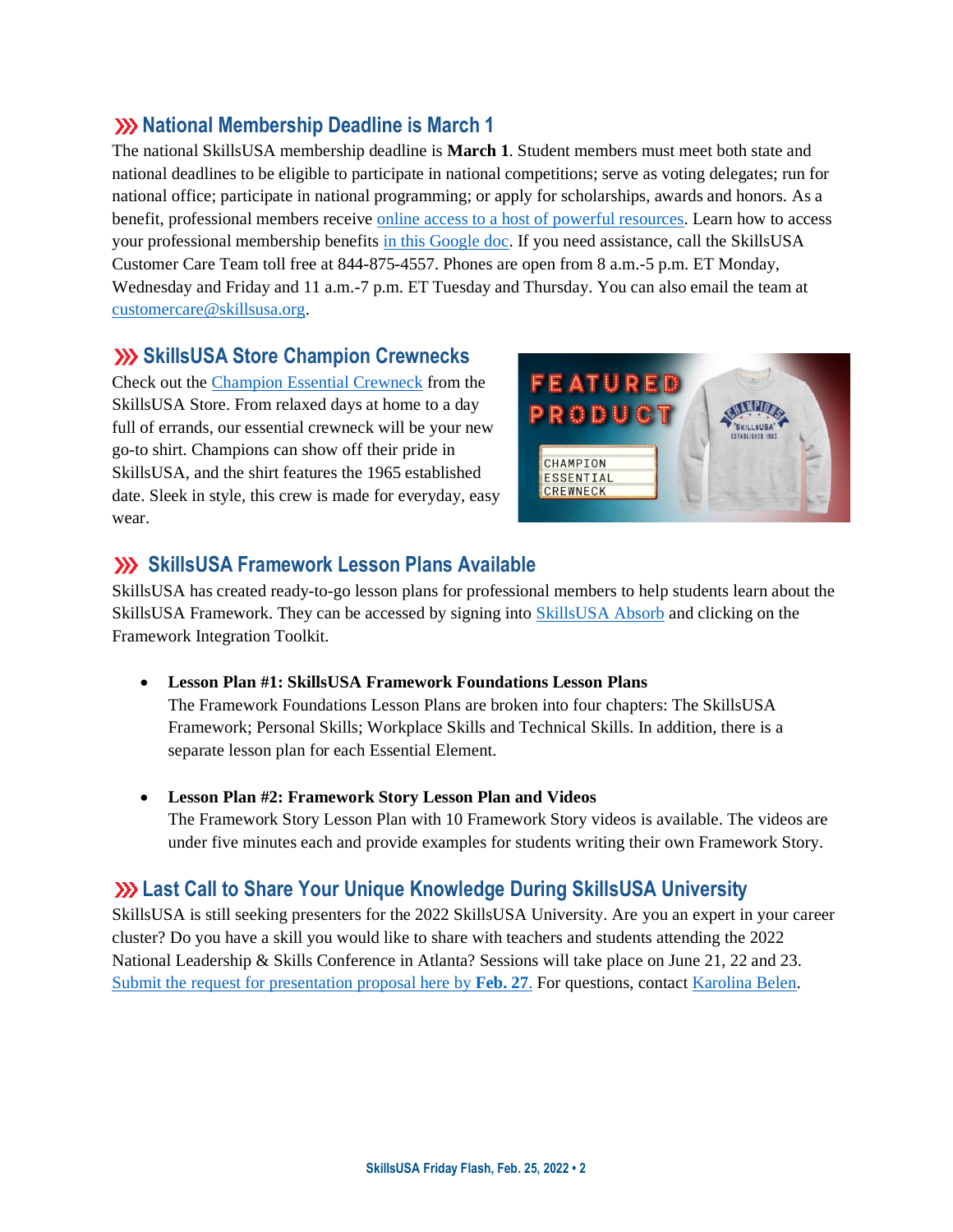# **We Plan Now for SkillsUSA National Signing Day on May 5**

On Thursday, May 5, [SkillsUSA National Signing Day](https://www.skillsusa.org/events-training/national-signing-day/) will celebrate high school seniors and college/postsecondary students who have chosen to pursue careers as professionals in the skilled trades. Local SkillsUSA chapters are encouraged to plan and host a signing day event by inviting business partners, school administrators, teachers, elected officials, SkillsUSA alumni, family and friends to honor students signing "letters of intent" for a job offer, apprenticeship or advanced technical training.



[The digital toolkit of resources](https://www.skillsusa.org/events-training/national-signing-day/) will help advisors plan their local chapter event. The toolkit includes an event logo, an invitation template, social media posts, a sample press release, thank-you notes, an event planning checklist and more. Registration for SkillsUSA National Signing Day opens March 21.

## **Love and Logic Session: Setting Limits in Your Classroom**

Join us on **March 1** from 3:30-5 p.m. ET for a "Love and Logic" session designed to help you learn how to use enforceable statements to set limits in your classroom. The cost to attend the session is \$10. [Register here.](https://skillsusa.wufoo.com/forms/love-and-logic-and-technical-fridays-registration) For questions, contact [Karolina Belen.](mailto:kbelen@skillsusa.org)

### **EXAMPLE Students on Safety**

CareerSafe's annual National Youth Safety Video Contest challenges students to create a two-minute video demonstrating workplace safety. Send submissions to CareerSafe by **March 1.** The winning students will receive a SkillsUSA prize pack and a scholarship of up to \$2,500, and the winning school will receive a prize of up to \$5,000. For more information and to submit your entry, visit the CareerSafe [website.](https://www.careersafeonline.com/scholarships/video-contest)

# **XX** Take Up the Challenge! National Conference Pin and T-shirt Design

SkillsUSA is once again offering the 2022 National Leadership and Skills Conference (NLSC) Pin and Tshirt Design Challenge for all dues-paying student members. The winning designs will become the official T-shirt and pin design for NLSC. Entries must be received by **March 15 at 12 a.m. ET**, and the winners will be announced on **March 21**[. Rules and submission links can be found on the SkillsUSA](https://www.skillsusa.org/competitions/pin-design-challenge/)  [website.](https://www.skillsusa.org/competitions/pin-design-challenge/)

# **SkillsUSA Scholarships Now Open for Applications**

Several scholarships are now open to benefit SkillsUSA students in pursuit of further education or certification in their chosen fields. Help spread the word about these opportunities:



- The new Fieldpiece #MasteroftheTrade Scholarship is open to SkillsUSA members enrolled in HVACR or general construction programs who plan to study HVACR at the college/postsecondary level in the 2022-23 or 2023-24 school year. The deadline for applications is **March 1.**
- The National Technical Honor Society (NTHS) will award four \$1,000 scholarships to SkillsUSA members who are members of NTHS. The deadline for applications is **March 31 at 11:59 p.m. ET.**